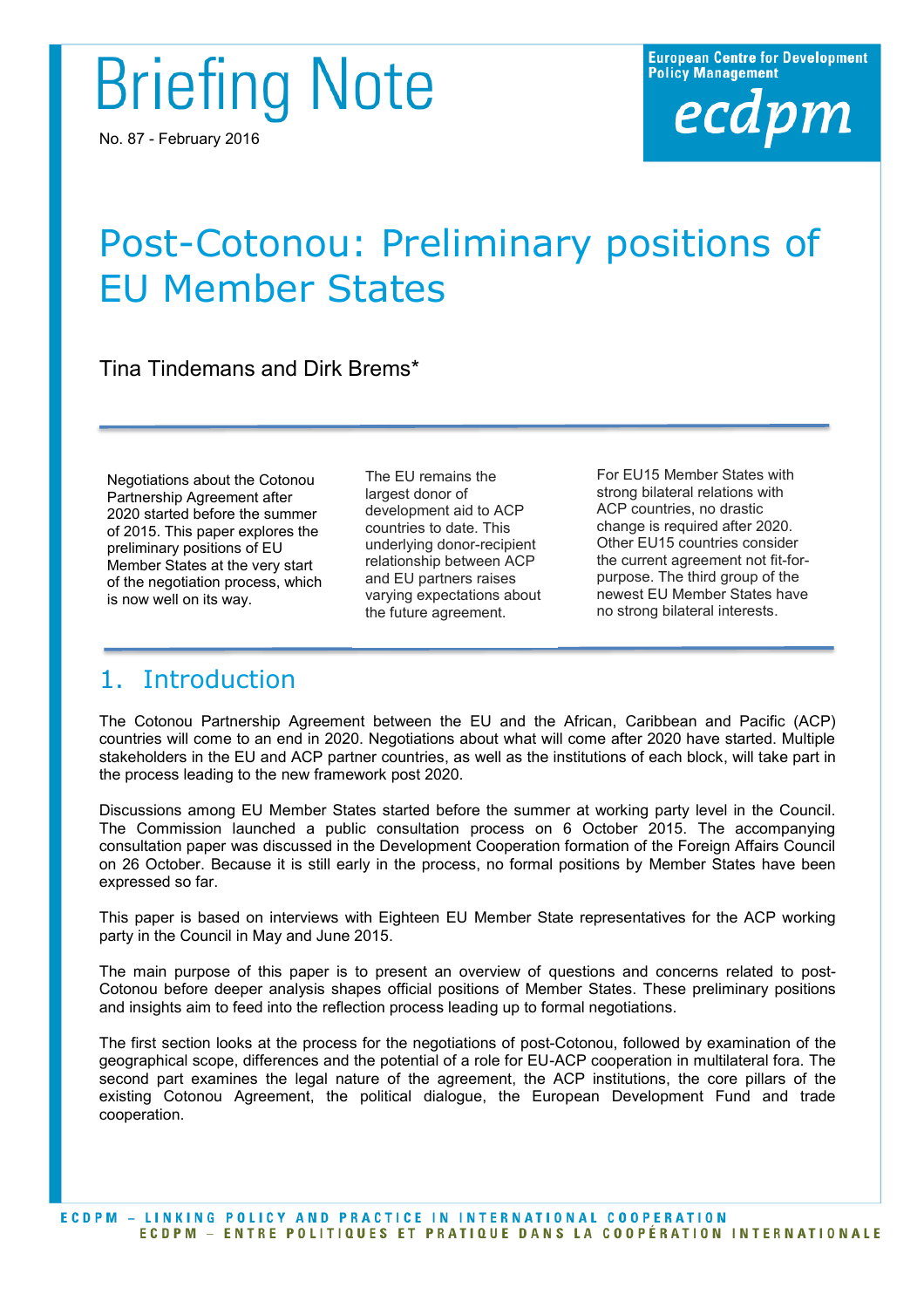#### The process

A mission letter from Jean-Claude Jüncker in September 2014 to Commissioner for International Cooperation and Development, Neven Mimica asked him to focus on: "Preparing and launching negotiations for a revised Cotonou agreement' and 'strengthen the EU's strategic partnership with Africa. The Commission's development policy, as well as the new Trade and Investment Strategy, will also promote economic development, support social and environmental protection, defend human rights, tackle corruption, and improve migration management while addressing its root causes."

In the meantime the Commission Working Programme for 2016 stated the Commission "will present a new post-Cotonou policy framework to govern relations with African, Caribbean and Pacific countries and regions'.

To put it mildly, none of the interviewed Member States agreed with the initial approach to the process by the Commission. A closed process was presented to the Member States, who can only participate on the substance once it is running, i.e. feedback on the Green Paper in October. The Round Tables were very open sessions, but they took place in closed groups. The public consultations that started in October are not the right platform to address the issues Member States want to review, such as an overview of Article 8 political dialogues over the past 15 years. There seems to be an institutional drive for status quo, in contrast to the Member States' interests in a future strategic partnership.

The 'new agreement' the Commission is presenting to the Member States, started on the wrong foot. According to most Member States, the process should be open and without preconceptions. They suggested instead an open and broad discussion on where post-Cotonou fits into the EU external and policy. Some also added first the EU should define what it wants to achieve with the ACP regions, and second evaluate what has been achieved with Cotonou in order to take an informed position.

The request for a review of Cotonou has so far been declined<sup>1</sup>, even though a large majority of Member States urged the Commission to publish a report as soon as possible. The few Member States who did not support the question paper, have indicated that they found it too critical on some points, but nevertheless say to support the request for an evaluation report of Cotonou.

In particular for EU13 countries this review is considered a crucial document, because the Cotonou Partnership Agreement of 2000 was adopted together with the acquis. Post-Cotonou is the first moment the EU13 can actively participate in relations with the ACP. There is however no internal track record of activities related to Cotonou available and most EU13 countries have few bilateral relations with ACP countries. The EU is the only vehicle through which relations with ACP countries take place.

The Luxemburg Presidency organised a thematic discussion series with the ACP working party that has started in September. They invited the European Centre for Development Policy Management (ECDPM) to present their political economy analysis of Cotonou at an event in September 2015.

# 2. ACP-EU relations in a changing foreign policy environment

#### 2.1. Historical relations matter

l

The historical relation between the EU and ACP countries to a large extent dates back to past colonial times. In the EU today, there are only a small number of Member States that have important bilateral

<sup>1</sup> In a Background Information paper the European Commission ('EU Partnership with ACP countries: post-Cotonou') states that *"A global evaluation of the CPA does not appear to be a very promising undertaking given the broad nature of the agreement. It would require weighing against each other costs and achievements in separate areas such as trade, political relations and economic relations and development. […] A plethora of studies and workshops has, naturally, come to mixed conclusions."*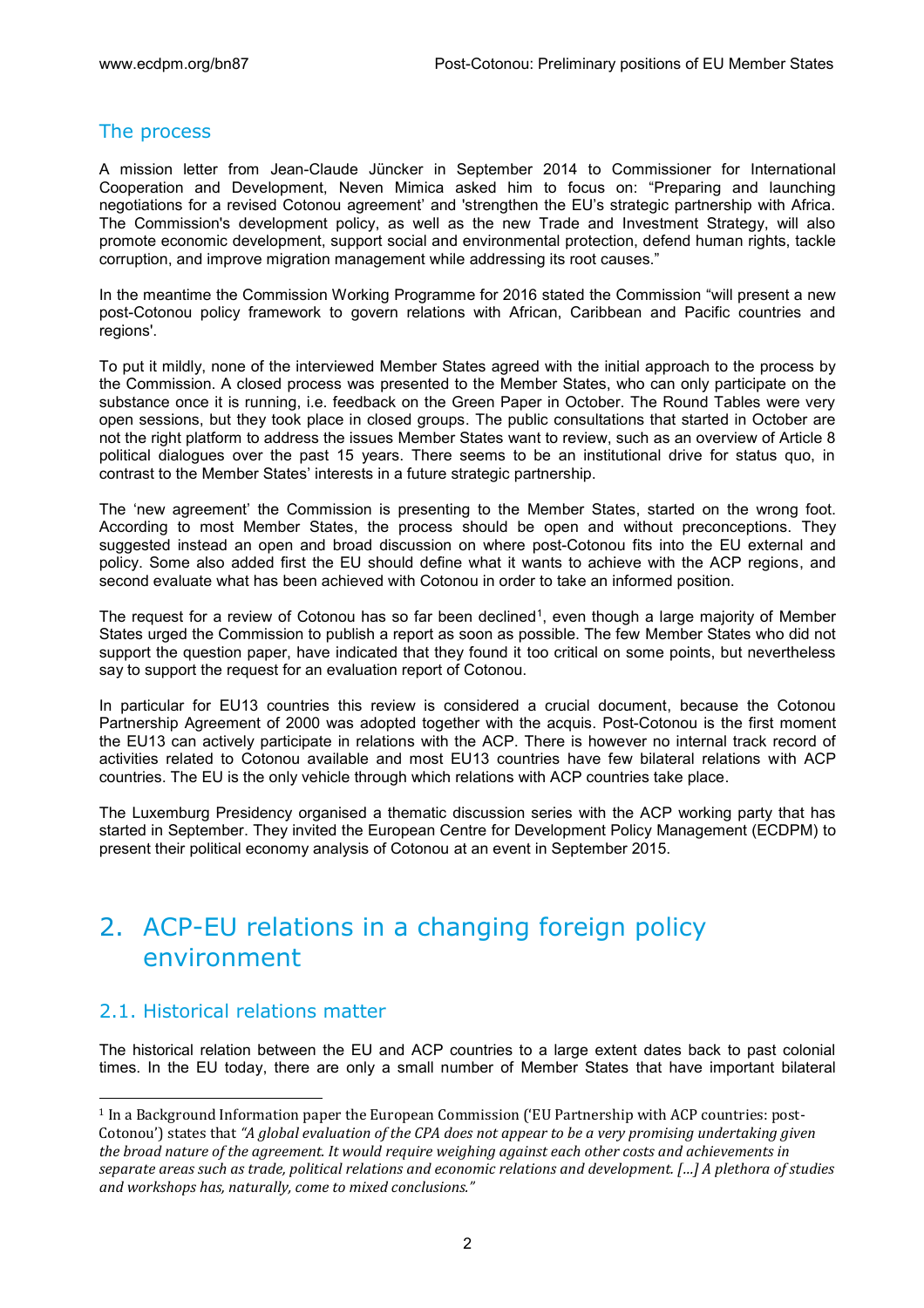relations with former colonies. Member States with a colonial history explained in the interviews that the EU created its own historical interests with the ACP that go beyond the importance of bilateral relations with former colonies since the creation of the European Development Fund (EDF) in 1957. For most EU15 countries, and certainly for the Scandinavian and other West-European countries without former colonies, the principle importance of the Cotonou Agreement is the development partnership, regardless of historical ties.

The EU13, countries who joined the EU after 2004, adopted the Cotonou Agreement together with the *acquis communautaire*. For those countries, the current discussion on the future of Cotonou is in fact the first opportunity to sit around the table and negotiate about the EU-ACP relations for the EU13.

Many EU13 countries, which have their own post-independence history since the Berlin Wall, do not consider the traditional donor-beneficiary relationship with ACP countries as an interesting model for cooperation. Their natural foreign policy focus lies on the Eastern Partnership countries, with whom they have partnerships based on economic development cooperation and shared historical experience. Many of these Member States also believe in a strong conditional approach to development cooperation. These countries also feel since all EU Member States contribute to the EDF - there should be some reciprocal benefits from development cooperation returning to all EU contributors in order to speak of an effective partnership. At the same time, for many of the same countries, the ACP-EU construction does allow them to have a voice in ACP partner countries, even in the absence of bilateral representations.

#### 2.2. Changes in the EU and the world demand a different model

Since the Cotonou Agreement was signed in 2000, both the EU and the ACP have seen significant changes. On the European side, the EU expanded from 15 to 28 Member States. Where political interests based on historical relations were still important in a partnership with the EU15, it is argued that this is no longer the case with the EU28. On the ACP side the political and economic landscape also underwent fundamental changes since 2000. EU Member State representatives think of trade liberalisation and integration in the global economy as the most significant shifts for the ACP. Although the EU is still the largest donor in terms of Official Development Aid (ODA) to ACP countries, it is now no longer the single most important global partner for the ACP.

Over the past two decades, global competition and upcoming interests of other significant market players, the BRICS, Gulf States and Turkey were mentioned in the interviews, have altered the scene of international relations to such an extent that the EU is now considered as merely one of the important global partners for the ACP.

Nevertheless, Member States argue the EU will remain an influential partner for the ACP after 2020, because the other blocks maintain different ways of cooperation which are less comprehensive than the partnership with the EU. An example that was repeatedly brought forward in the interviews is the businessoriented model that for example Brazil and China maintain with their developing partners in Africa, targeted on economic investments with instant high returns. In contrast, the EU pursues a strategic partnership with ACP partners, based on the three pillars of the Cotonou Partnership Agreement (CPA) and building on the fundamental values of human rights, rule of law and democracy. Many consider the comprehensiveness of the framework to generate mutual advantages for both EU and ACP partners and see this as a feature worth preserving.

Key components of a truly strategic future partnership that were cited include: "a partnership based on a relation between equal partners, with mutual accountability, reciprocal responsibility and ownership in the agreement." Yet, for many Member States, these elements are lacking in the current Cotonou Agreement.

In order to develop a real strategic ACP-EU relationship, some Member States consider it essential interests from both the EU and ACP side are defined, and put on the table before starting the negotiations for a cooperation framework after 2020. Mutual interests are suggested to go beyond development cooperation, including geopolitical and security issues and mutual trade and employment opportunities in the (Southern) Neighbourhood. Other elements, considered important for a future agreement from the EU side include migration, peace and security, climate change and environmental risks. For a number of Member States they include economic interests, trade and investment, food and agriculture and research.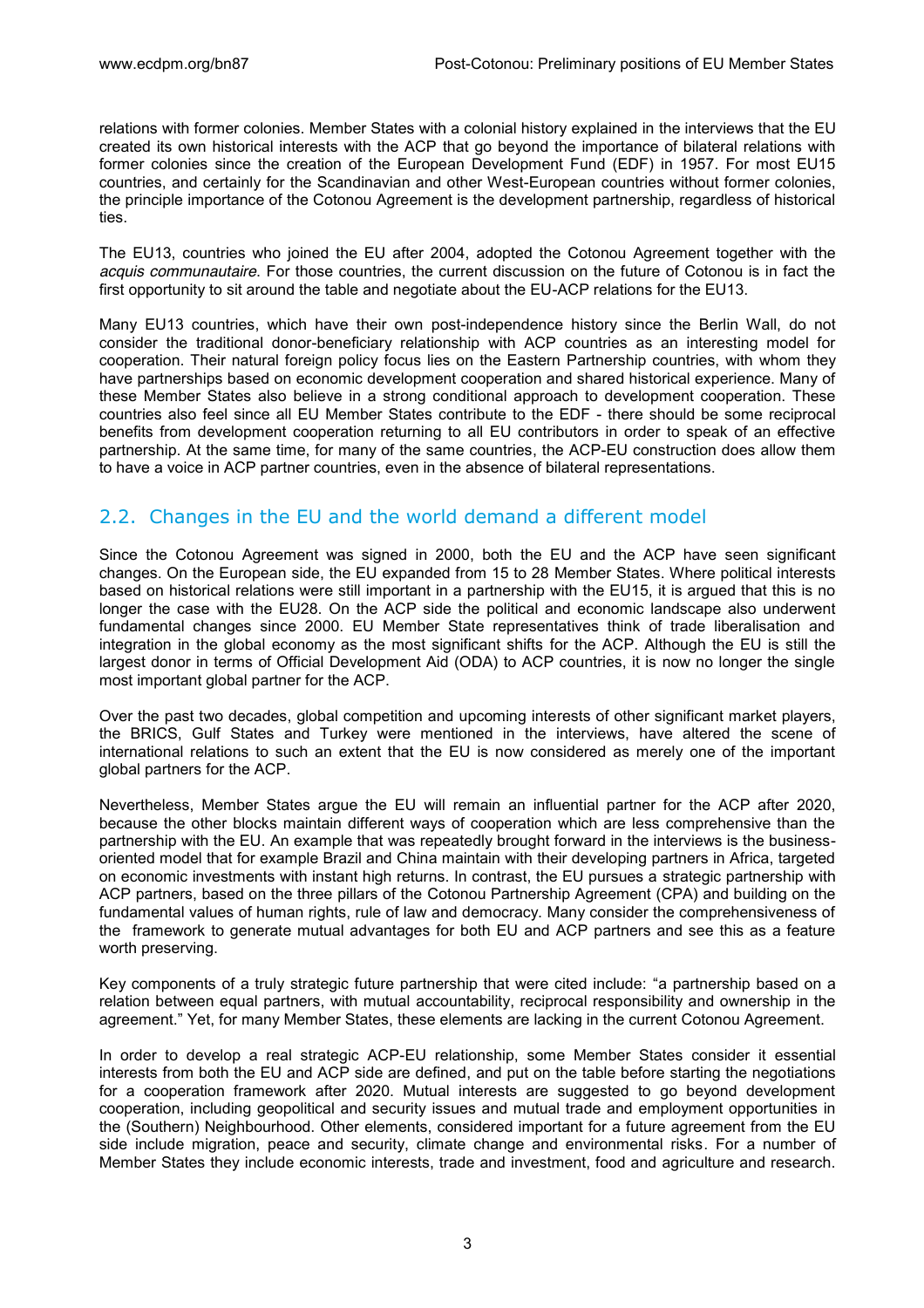For other Member States the CPA's clear focus on poverty relief is unique and therefore important to retain.

A number of representatives explained the impact of a considerable number of ACP countries will go from a Low Income to a Middle Income status by 2020 (cfr. World Bank), and might see their share of European ODA shrinking.

The Cotonou Agreement will be framed around the adoption of the Sustainable Development Goals in September 2015. Some Member States would like to see the SDGs have a significant impact on the design of a post-Cotonou Agreement. In their view the SDG's provide the baseline for a more mature partnership with a differentiated approach for e.g. MICs, LDCs and fragile states. Others do not expect a major impact of the post-2015 SDG's on the post-Cotonou process.

# 3. Partnership

#### 3.1. Geographical scope and regionalization

The ACP is a heterogeneous group of countries. Member States widely recognise that the regional differences have to be accommodated better than under the current Cotonou Agreement. To this end, no one excludes the possibility of a lighter umbrella structure for the overarching ACP coordination with specific agreements for each of the regions. A more tailor-made approach is also expected to generate a higher degree of ownership among ACP partners.

An umbrella structure including four parallel agreements, one with the ACP and each of the sub-groups respectively, would be challenging to fit into a feasible timeline for negotiations. It would also create a considerable administrative burden, which most of the interviewed Member States absolutely want to avoid.

Regional cooperation is already embedded on various levels in EU External Action. Some examples brought forward in the interviews are the Regional Indicative Programmes (RIPs) on the EDF, cooperation with regional groups among which the African Union (AU), ECOWAS, SADC, CARIFORUM, etc. There is the Joint Africa-EU Strategy (JAES) which was previously financed by the 10<sup>th</sup> EDF (intra-ACP), but now funded through the DCI, which some think would function better if it had recourse to the funds that are now in the EDF, because this would link the RIP's and NIP's better to the Strategy.

The partnership that resulted from the Africa-EU summit in 2014 is seen as an important framework. At the summit there appeared to be confusion among partners on which discussions are subjects for which regional organisations and partnerships. Some of the more critical Member States, both in EU15 and EU13, question how many parallel partnerships the EU needs to maintain with the same partners.

There is a suggestion that a new agreement should draw on recent experience in cooperation, e.g. the Roadmaps of the last Africa Summit, with human development, capacity-building, environment, investment and other pillars. In this view, an intensified Joint Africa-EU strategy is proposed as a potential alternative to the ACP-EU partnership, hence allowing for a stronger regional focus. Yet on the other hand it is still an open question how parts of the acquis can be maintained in alternative regional agreements, for example the Article 8 on the political dialogue and 96 on the consultation procedure (and appropriate measures which can lead to sanctions), which no one questions should be taken up in the new agreement, but no one discussed concrete proposals on how to do this.

In many Member States bilateral development cooperation is focused on Africa and Sub-Saharan Africa, often with a particular attention for LDCs and fragile states, while some have special attention for MIC's. Fewer countries have direct relations with Caribbean and Pacific countries than with Africa.

A subject likely to pop up again, is the budget line for Overseas Countries and Territories (OCT's) for those Member States concerned, namely the UK, France and the Netherlands in the case of ACP countries. The EDF currently foresees a budget line for OCT's, complemented by support from the EU budget, which is an important factor for the few EU Member States that are concerned by this.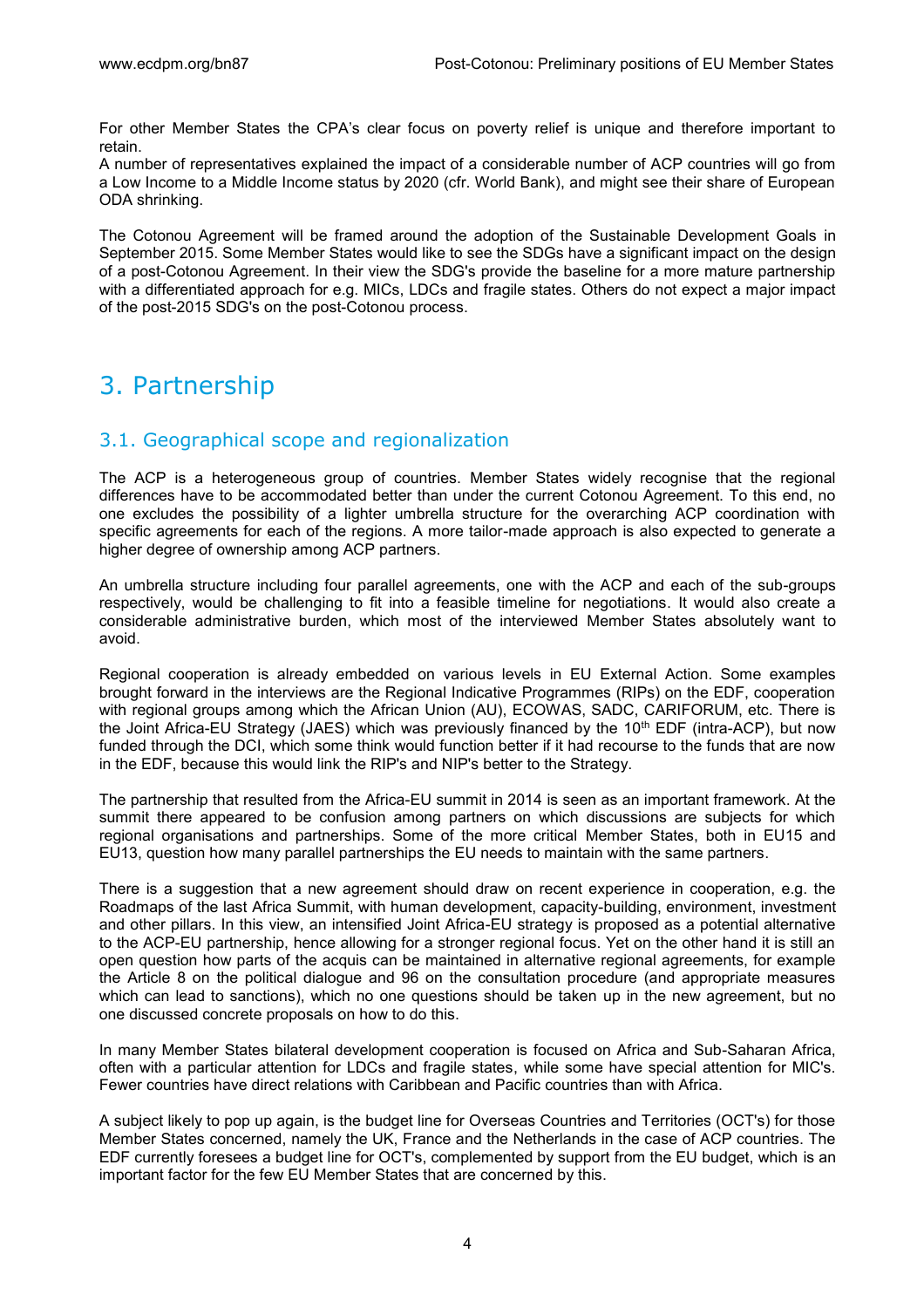Some Member States also suggest to open up the geographical scope beyond ACP, e.g. for Latin America. The diversity of the ACP group is thus reflected in the varied focal points of Member States' bilateral relations. To what extent does this variety need to be translated in an EU compromise or is there scope to discuss EU external action as such?

### 3.2. The ACP-EU partnership in multilateral fora

A role for the ACP group in multilateral fora is an ambition to pursue in post-Cotonou for some, while an unrealistic goal for others. However, also evidence based information on voting behaviour in multilateral fora was requested by Member States in order to make an assessment of the current Cotonou Agreement.

From the discussions with representatives, no significant examples of ACP or EU-ACP cooperation at the multilateral level stand out at first sight. The preparations beforehand often mentioned ACP-EU joint declaration for the Addis Conference, but this has not led to a result, neither has a common ground for post-2015 in New York or the approach for Rio+20. The limited role of the ACP in multilateral fora is also seen as an argument in favour of regionalising the relations instead of continuing with the ACP group, so that common positions with groups of countries get a platform in relation to the EU.

On the other hand, some argue that global challenges allow for common positions in a strategic partnership, in particular on climate change and possibly also on migration.

The ACP Secretary-General has expressed the willingness of the ACP group to increase ACP coordination in multilateral fora, notably in the WTO in Geneva at an informal exchange with the working party in June.

### 3.3. The value of a legally binding agreement

A majority of Member States indicated it is likely they will demand a legally binding agreement for post-Cotonou. There is an argument the CPA is unique in its kind as a legally binding agreement with a focus on poverty and development. But whether this is a satisfactory argument to keep it this way is considered questionable by some Member States, especially when comparing Cotonou with other partnership agreements in the world.

During interviews it was repeatedly said that effective partnerships and sanction mechanisms with other partners exist, such as Colombia and Russia, without legally binding agreements. On top of that, sanctions are imposed unilaterally by definition, regardless of the legal nature of an agreement.

To assess the strategic value of a binding agreement, a number of Member States put forward a comparison of Cotonou with other partnerships would be interesting, including cases of suspension of aid to countries under different development instruments such as the DCI.

### 3.4. Interests on the ACP side

There is an overall agreement that the ACP mainly exists in a 'Brussels bubble' and was only founded as a group in relation to the EU. For the ACP working group it is unclear whether the ACP-group actually exists outside the secretariat in Brussels and what the relation is with the African Union Headquarters. Moreover, there are perceived obvious institutional vested interests linked to the ACP structure, for the ACP secretariat as well as for DG DEVCO.

The ACP-EU partnership is thought to be a strategic institutionalised platform for relations with the EU as an important global partner. For Africa there are other fora, such as the African Union (AU) where this takes place, but for the Caribbean and the Pacific states, ACP is the main platform. The ACP for some seems to be reduced to a forum for small island states' relations with the EU, but this is questionable as a strategic interest for the EU itself. The Caribbean for instance is putting efforts into avoiding being regionalised with Latin America.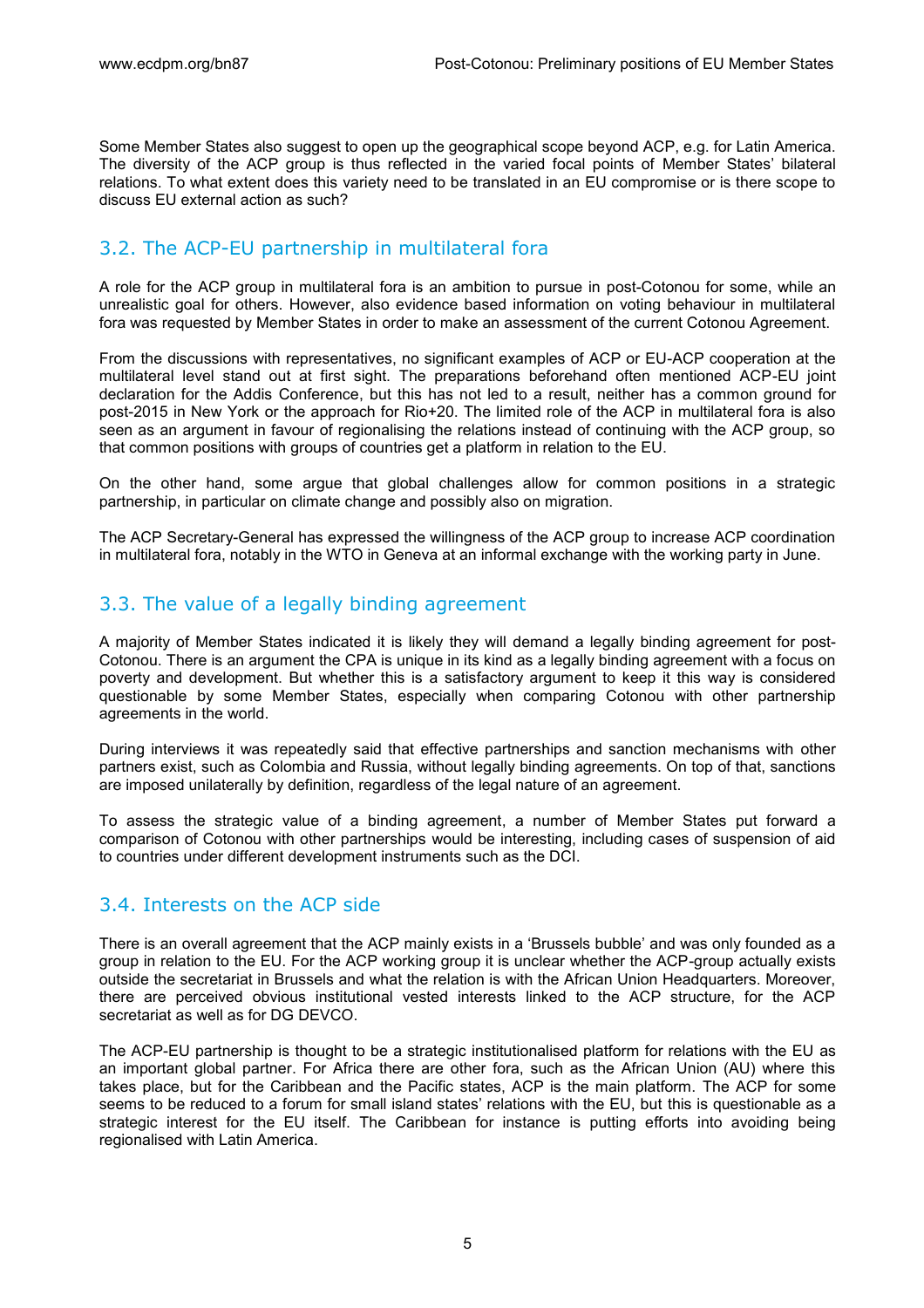Institutional reform at the ACP side is imperative for post-Cotonou. Some Member States demand an evaluation on how operational the institutions are. There is an argument the secretariat only deals with the intra-ACP envelope, without the APF.

The Centre for the Development of Enterprise (CDE) is an ACP-EU joint institution, funded by the EDF, with the aim of supporting businesses in ACP countries. Because of ongoing misuse of funds and lack of accountability, the centre was closed in October 2014. The ACP working party was involved in the decision-making on the closure. The case serves as an example of 'wasted' money to joint EU-ACP institutions for many representatives.

Shifting the administration costs to the ACP side is perhaps not the most effective measure for some, given that some countries are already years behind with their contributions to the AU. But, reform of the institutions requires first and foremost genuine support from the ACP side to have real ownership. In this view a stronger focus on South-South cooperation is an option.

It is perceived that the ACP Secretariat in Brussels survives on substantial contributions from the intra-ACP envelope of the EDF without having a significant or visible impact outside Brussels. Whether there is an actual need for these institutions is an important question for some Member States. Others point out that administrative costs for the secretariat should not be able to be considered as ODA, by principle.

Some Member States see it as a crucial element to gain a broader picture on what the ACP countries' interests are in a partnership with the EU. A tailored approach is very much in the interest of the ACP countries at first sight, but input from ACP countries' capitals is needed to assess this.

# 4. Political dialogue

All Member States indicate that political dialogue is a crucial element of the Cotonou Agreement, and one that is certain to continue post-2020. The structured format of the dialogue, which allows to discuss important issues such as human rights, good governance and rule of law, is for many the most important reason to build further on the acquis of Cotonou.

Most interviewees indicated that the post-Cotonou partnership should become a more political and strategic partnership it is now. For a number of Member States it is key to have an encompassing and comprehensive approach in which all elements are subject for exchange and discussion in the political dialogue, coordinated within the EUDEL's. In many Member States there is a perception that the political dialogue in many partner countries only takes place because there is EDF aid linked to the national programmes. An example that was mentioned is the refusal of some partner countries to discuss LGBTI rights or their lack of response to concerns about violation of human rights raised during political dialogues.

The main question for all is how to improve the political dialogue and make it more effective. Some suggested that the difficulty lies in the divergence between the EU and ACP partners on the issues at stake related to the fundamental EU values.

On the other hand, more equality among partners and mutual interests between interlocutors would be ideal for a fruitful dialogue, according to some. The fundamental question put forward by many is how to take up these values when some ACP countries are against them. Along these lines there are also concerns about global competition, with the idea that China is easier on human rights in business development.

All Member States strongly expressed the EU is by no means considering dropping fundamental values in relations with partners. All Member States find respect for human rights, democracy and rule of law absolutely crucial elements of the political partnership, for some this also includes gender equality and LGBTI rights. There are however also concerns about traction for an agreement when partners on both sides have diverging positions on the content of the political dialogue.

An example mentioned of relations where common interests have led to positive results is the joint way forward for South Africa and Angola, with a focus on financial affairs and investment climate.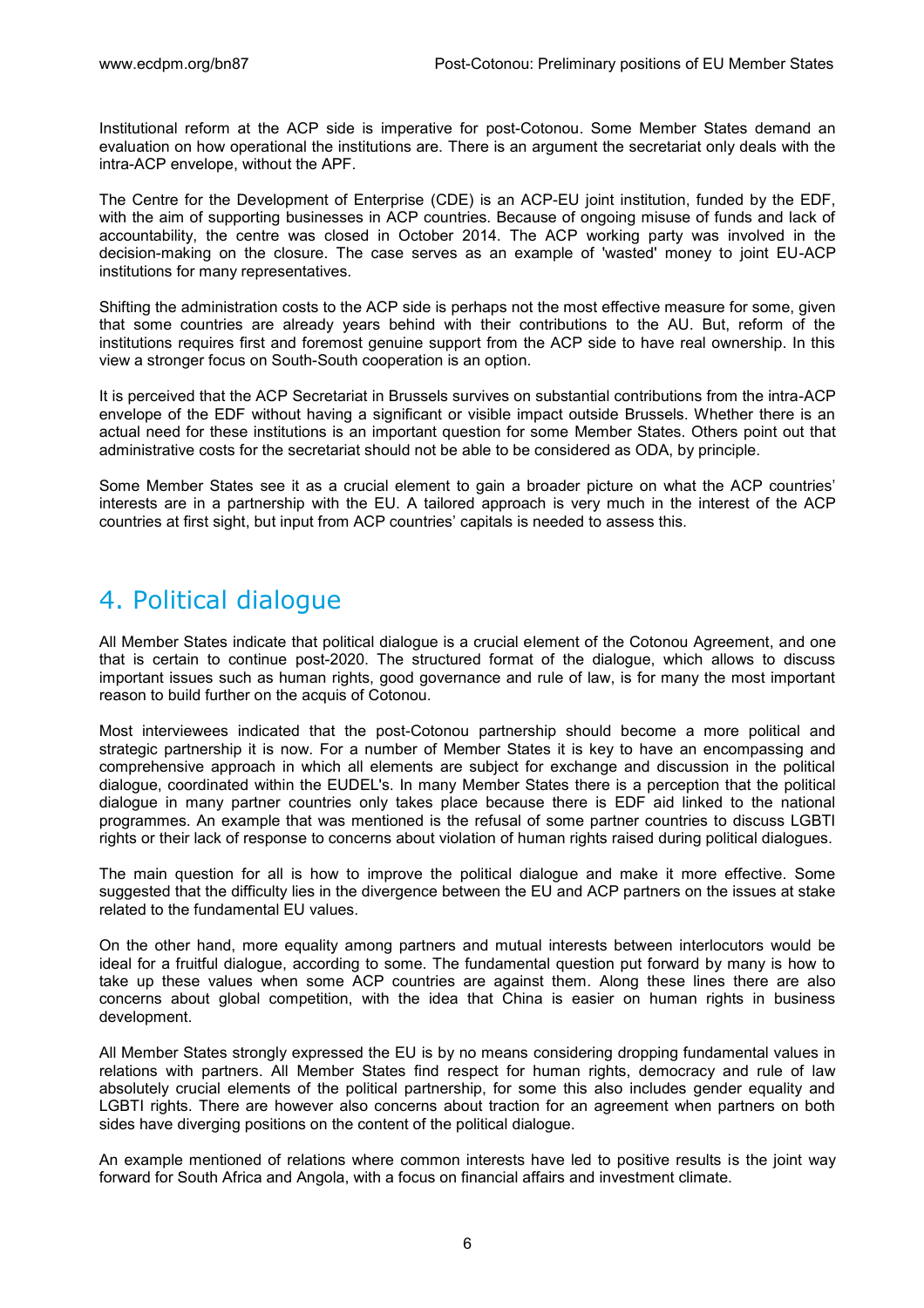One Member State indicated that the formalised joint Council meetings are not the right platform for the profound debate that is desired with the ACP partners and suggests a revision of working methods in order to get good day-to-day working relations. High Level meetings are of course necessary, but nowadays EU Ministers do not even attend joint meetings with the ACP, because the actual discussions take place in different fora, such as the regional organisations. Another suggestion is to open the debate on which elements should be part of an agreement and which can perhaps better be dealt with on a bilateral level.

### 4.1. Article 8 and Article 96

The mechanism of Article 8 political dialogues and Article 96 consultations with the possibility for appropriate measures/sanctioning receives an overall positive evaluation from Member States. The combinations of the two articles reaches a sufficient level of conditionality and carrot-and-stick for most.

In particular Member States are counting on the Commission and the EEAS to publish an overview report on what has happened in practice with the political dialogues, in order to assess how the mechanism can be improved (cfr. the question paper put forward by Germany and supported by over 20 Member States).

Intuitively representatives say they expect mixed results from this evaluation, as it is known that Article 8 dialogues do not take place as frequently as intended in some countries and for example the sanctions following from Article 96 consultations have had a different impact in Zimbabwe and Guinea-Bissau. Ideas to improve the effectiveness of the political dialogue include organising dialogues during large summits, so as to make use of existing fora and fixing the dialogue at high political level to mark the importance of the partnership.

For those who consider a revision of Article 96 important, it could go into several directions. According to some it should be related to a wider scope of issues going beyond development, including trade and investment. The sanctions on development aid for unmet political goals are too unbalanced and reflect to a high extent the donor-recipient relationship instead of a partnership among equals. Moreover, since in some cases budget support from the EDF takes up to 50% of the national budget, sanctions have widespread consequences for the population, where in fact only the authorities should be targeted. This requires more reflection.

### 4.2. Article 13 on migration

Migration, which is part of the CPA under Article 13, has become a priority problem in international relations. Article 13 has consequently become an important element of the Agreement and one that is expected to stay on the agenda for a long period of time. The current migration debate should raise attention and bring interests on both the EU and ACP side to the table.

Some indicate that readmission agreements are the key discussion point. But others would prefer a more balanced debate on migration, as the text of Article 13 foresees. Consequently the EDF should not be used as a carrot and stick to negotiate readmission agreements, but be subject to a holistic migration approach. One Member State indicated that there exist mutual employment opportunities between EU and ACP countries, an important element for post-2020 discussions.

# 5. The European Development Fund

Generally there is no doubt that the EDF will continue to exist in some form or another. There is a consensus the EDF has been the main driver in the Cotonou Agreement thus far. Some representatives suggested that this should in theory probably not be the case, but at least the EU will have to present an alternative to ACP partners. The question many pose is how to overcome this donor-driven relationship between so-called strategic partners?

The idea is shared that it would be better if all EU development finance instruments are harmonised in the frame of EU external action policy. The EDF consequently will have to take into account the regional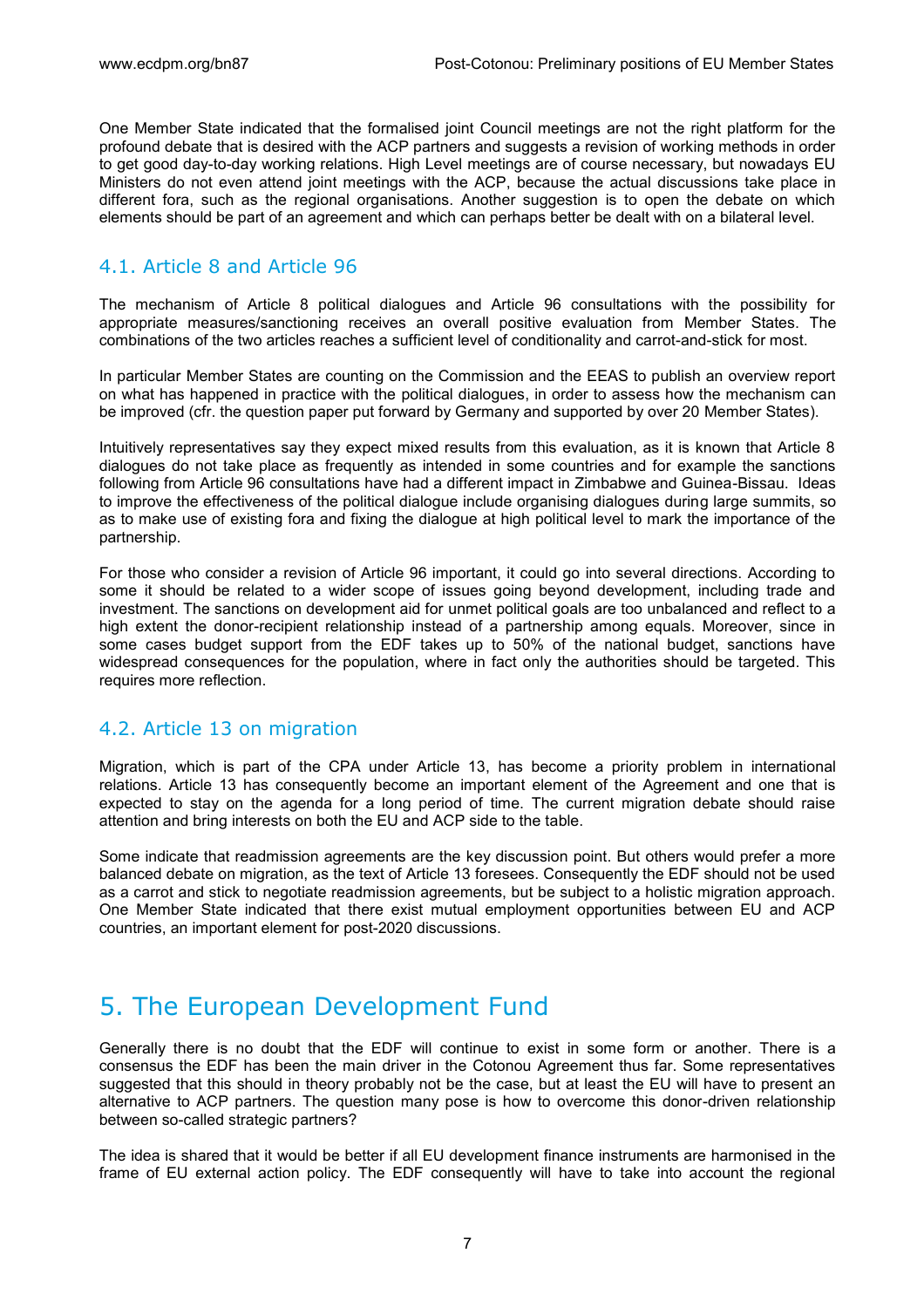differentiation, the agenda for change and post-2015. Some interviewees expect that perhaps some beneficiary countries will no longer be under the EDF post-2020, given the focus of EU ODA to LDC's and the expected transition for many ACP countries to MIC's in the near future.

For some Member States stricter conditionality is required for the use of EDF money, because they would like to see a more focused use of the funds. A considerable number of Member States indicated that investing in the ACP is fine, but a tangible return to this investment would be welcomed. Nevertheless, contributions to the EDF, at current contribution keys, are accepted by all Member States in the context of the MFF and seen as a 'price to pay' for returns on other parts of the EU budget.

The strongest legally binding instruments are considered to be the non-execution clauses for the EPA's and the possibility for appropriate measures under Article 96. A necessary reflection in the process mentioned several times in the interviews was proposed by ECDPM, namely what would still be left of the Cotonou partnership without the EDF? And is the resulting impact worthwhile investing €30 billion in this broad group of countries?

### 5.1. Budgetisation of the EDF

A number of Member States has consistently pleaded for budgetisation of the EDF. Some other Member States openly oppose this mainly because their contribution for the EDF is lower than for the EU budget.

#### *Arguments in favour of budgetisation:*

- •The budget provides one set of rules, which increases transparent management of funds and cheaper administration costs.
- •Contribution keys are easier, as all Member States are expected to contribute equally to all instruments.
- •There is a possibility to have specific procedures for LDCs and MICs under different instruments.
- •Also the European Parliament is involved in the use of resources, which contributes to mitigate the democratic deficit and again improves transparency in the use of development funds.
- •There could be a ring-fenced budget line for ACP countries to be allocated for development cooperation, securing the same amount as under the EDF.
- •Trust funds could offer the structure to react quickly where necessary, so the flexibility of an off-budget instrument is not at risk.

#### *Arguments against budgetisation:*

- •The EDF as the largest development instrument will be absorbed by the wider context of the MFF and risks to decrease in size on the budget.
- •There is a perceived greater oversight by Member States in the use of the EDF than would be the case on the budget.
- •The EDF is the only instrument able to finance Peace Support Operations (PSO's), because it is off-budget.
- •Because regional programmes are planned together with the partner countries, there is a question how to do this on the budget, since there is no mandate for external partners to programme on budget.

### 5.2. African Peace Facility

The African Peace Facility (APF) is currently financed by the EDF and hence avoids the difficulty of supporting military expenditures on the EU budget. Even though this arrangement was initially intended to be temporary, it has become a rather permanent solution over time. All agree that some kind of solution for the APF should be found.

Some are convinced that a dedicated instrument for CSDP, including (PSO's), is possible on the budget, e.g. similar to the Athena mechanism fund. Others only see this dedicated instrument outside the budget. This allows for flexibility to finance the APF at the moment, but also creates financial predictability for contributions, in contrast to the CSDP budget which mobilises resources upon demand.

The DAC-ability of an instrument that is able to finance the APF preoccupies all Member States. Given the continuously increasing demands for AMISOM and the need to fund other missions, the 5% limit of non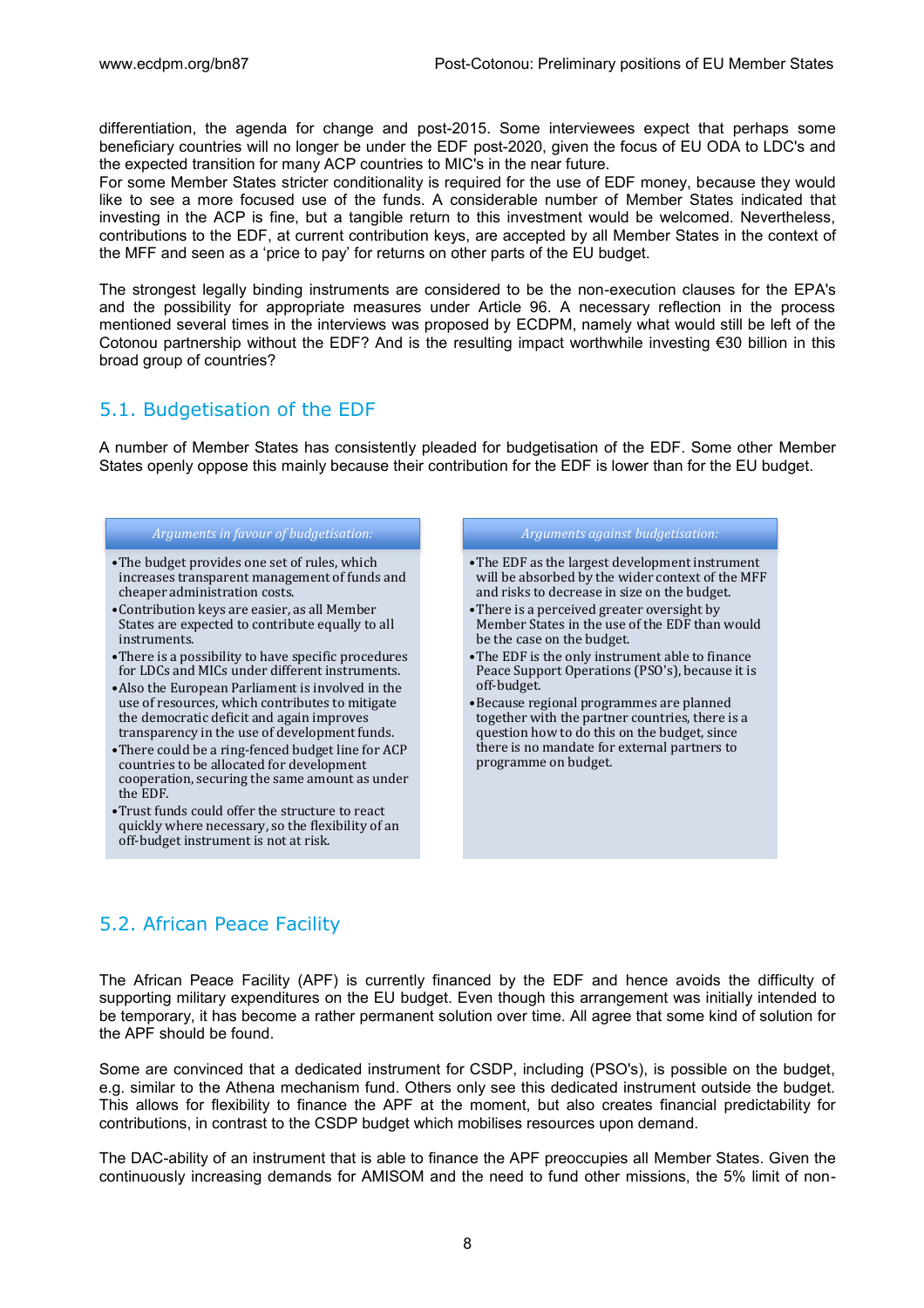DAC-able expenditures for the EDF, through APF is drawing closer. When asked if Member States are prepared to use other funds than ODA to support PSO's, this is obviously a very delicate question. To date only Denmark has a dedicated fund for this purpose, which is consequently non-DAC-able. For a number of delegates it is clear that the APF should continue to have recourse to a development instrument, for others the use of ODA for military expenditures is highly questionable. This leads to the necessity for an indepth discussion on the use of EU ODA is presenting itself sooner rather than later.

The idea for a separate fund for support to training and equipment of PSO's, of which also Caribbean and Pacific states will potentially be able to benefit and potentially also other global partners is generally welcomed.

# 6. Trade

The trade dimension of Cotonou is mainly taken over by the Economic Partnership Agreements (EPA's), to comply with WTO rules. None of the Member States has a clear view on how this will figure in a post-Cotonou agreement. For many it is clear that EPA's will be the architecture for the trade dimension in post-Cotonou. Yet EPA's can also be seen as self-standing agreements.

As it is unclear whether the EPA's need Cotonou, especially in relation to the non-execution clause, legal advice is deemed necessary. Some argue that the EPA's are self-standing regional agreements and that the reference to the non-execution clause can be solved by a small amendment, others deem the link between EPA's and Cotonou a crucial reason to take them up as the trade element in post-Cotonou.

Some are convinced that the EPA's will remain outside post-Cotonou, but that a trade dimension on a more equal footing with partners is the way forward, next to the EPA's. In this view trade preferences are subject to EPA's, but a focus on trade and investment could complement them. A strategic partnership without an economic dimension is nonsense according to some. There is for instance a perceived real lack of attention for support to intra- and inter-regional trade among developing countries, where the EU could fill the gap. For some, trade support and development of trade should be combined with the political dialogue, linking all aspects together in a comprehensive approach.

Another view is that global changes have led to a context where trade becomes development. MICs have a clear interest in joining the EPA's, which will most likely happen by 2020 and more ACP countries will become MICs in the near future. LDCs benefit from 'Everything But Arms', disregarding CPA or EPA's anyways. Others suggest that the development gap in LDC's which prevents them from benefiting from the EPA structure, should be tackled through projects until they can catch up with their regional partners. Widening and deepening the EPA's can be pursued post-2020, but not everyone is convinced that this should also be the case for LDCs when it comes to services and investment.

The difficult negotiations before concluding the EPA's and the reluctance to ratify and implement the agreements in some partner countries, make that some Member States consider the option that either the EPA's should be continuously be evaluated and improved, or either should stop existing altogether. It is repeatedly pointed out that the only EPA success story so far is the one with CARIFORUM.

Whereas Member States have not yet expressed positions on the trade dimension of post-Cotonou and in many cases trade expertise is situated in departments other than development cooperation and decoupled from the EDF through the EPA's, trade is likely to be a crucial element in negotiations for the ACP side.

# **Conclusions**

This paper is based on informal discussions with 18 Representatives of the ACP working group at the Council of the European Union at the start of the negotiation process in mid 2015 for what comes after the Cotonou Partnership Agreement that expires in 2020.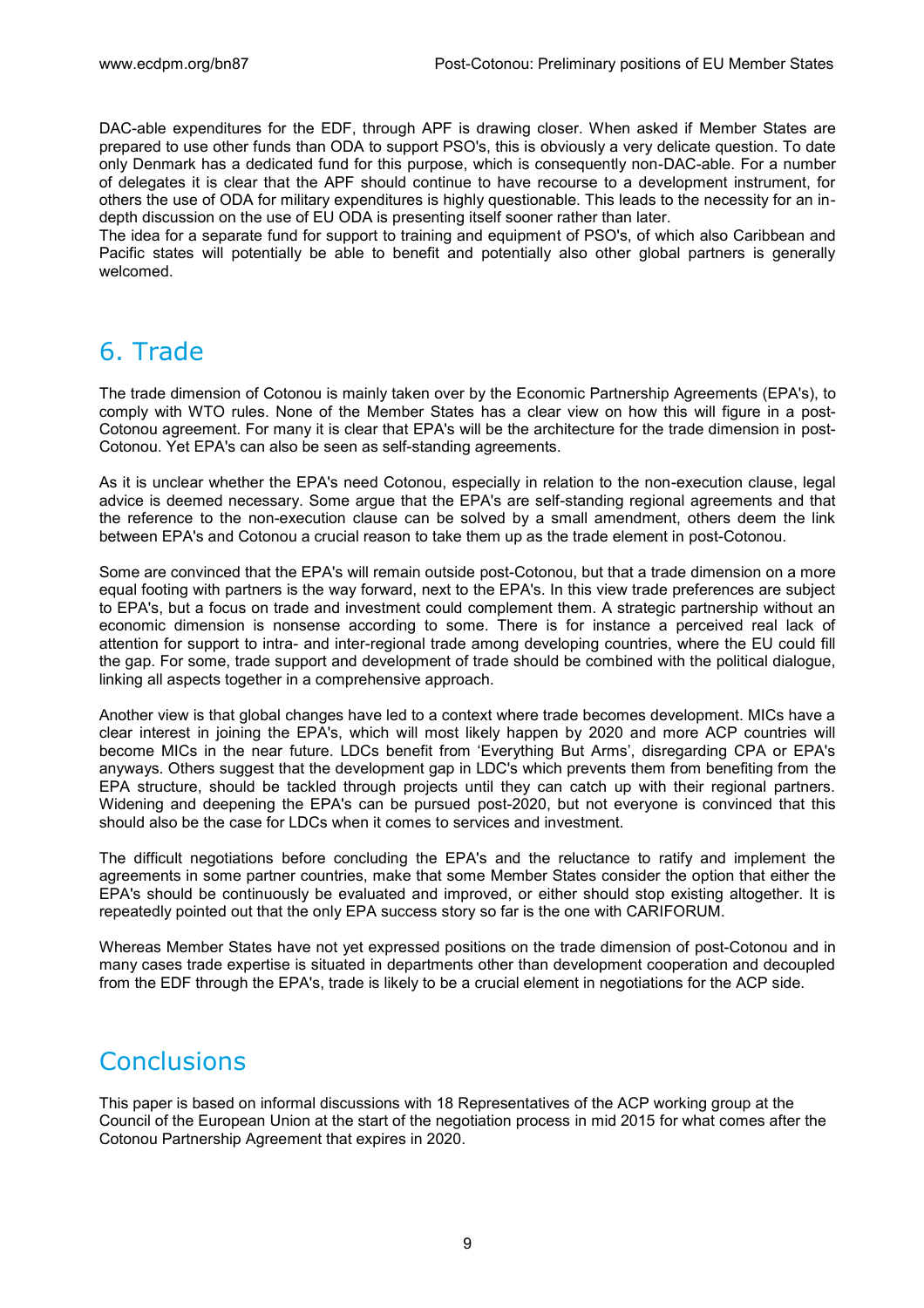In principle all Member States say they agree that post-Cotonou should go beyond a donor-recipient relationship. But, all those interviewed also agree that the EDF, with its €30 billion allocated to development aid, is a key feature of Cotonou and in fact the key driver for ACP countries is to agree with the acquis of the partnership.

Some Member States acknowledge that the political dialogue as it currently exists, is probably more in the interest of the EU than of the partner countries, but it is accepted in return for EDF money. This donorrecipient relationship is considered to be more effective in some ACP partner countries than in others. Although to date the EU still remains the largest ODA donor, in particular in Africa, EDF allocations might have lost some of their bargaining potential due to competition of other global players.

Overall, there appears to be roughly three groups of EU Member States with a similar approach to post-Cotonou. For the EU13, the interests in relations with ACP countries are not obvious. It is the first time that they will sit around the table to discuss the partnership agreement. While some expressed quite strong opinions on the need for reciprocal benefits, others admitted that the line of Member States with a stronger interest could be accepted in view of the acquis communautaire.

The second group of Member States consists of those who have a strong interest in a far-reaching development partnership with ACP partners, notably the Scandinavian countries and other EU15 countries who do not have a colonial past. Mainly at this stage they want to align the post-Cotonou with the Global Agenda for Sustainable Development, and to have a thorough assessment of how the current Cotonou Agreement functions.

The third group are those who have strong bilateral interests in cooperation with ACP countries, such as Member States with former colonies, although surprisingly also supported by some others in their line on external cooperation. They argue for a less drastic reframing of the existing Cotonou Agreement than the second group, and stress that a legally binding agreement along the same lines is highly desirable.

Because the African, Caribbean and Pacific States are so different, and this heterogeneity is already reflected in the way the Cotonou Partnership functions. When it comes to political dialogues or implementation of EPA's, all Member States consider the option of a lighter umbrella structure for the ACP as a group, with more specific agreements for the three regions.

The three pillars of Cotonou: trade cooperation, political dialogue and development aid, are a solid basis for an agreement. However, the European Development Fund (EDF) is also generally considered as the main driver for the partnership. Given that the Economic Partnership Agreements (EPAs) outsourced trade into separate agreements, the Cotonou Partnership Agreement (CPA) consists mainly of a donor-recipient relationship whereby the EDF serves to facilitate political dialogue. This contains elements that are often thought to be more in the interest of the EU than of the ACP partners, such as fundamental EU values and LGBTI rights.

The political dialogue is considered a crucial element of the Cotonou Agreement by all Member States that is certain to continue post-2020. The structured format of the dialogue, which allows to discuss important issues such as human rights, good governance and rule of law, is for many the most important reason to build further on the Cotonou acquis, or at least to retain the positive elements.

All Member States strongly expressed that the EU is by no means considering dropping fundamental values in relations with partners. All Member States find respect for human rights, democracy and rule of law absolutely crucial elements of the political partnership, for some this also includes gender equality and LGBTI rights. There are however concerns about traction for an agreement when partners on both sides have diverging positions on the content of the political dialogue.

Trade cooperation is 'outsourced' to Economic Partnership Agreements (EPA's) and it is not clear how they will be taken up in the post-Cotonou agreement. None of the Member States expressed elaborate ideas or positions on this point. However, the difficult negotiations before concluding the EPA's, and the reluctance to ratify and implement the agreements in some partner countries, make that some Member States consider the option that either the EPA's should be continuously be evaluated and improved, or either should stop existing altogether.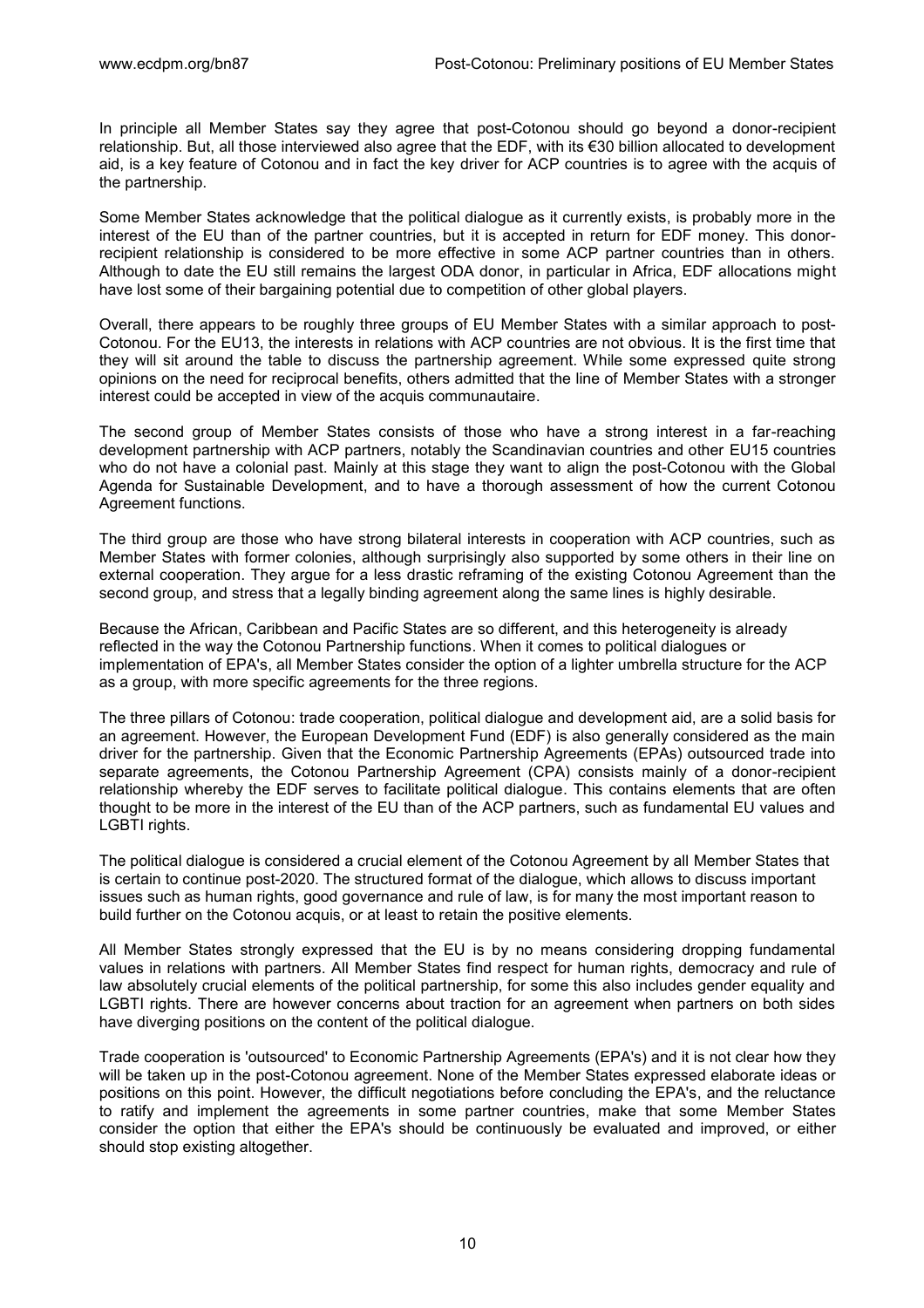In summary, based on the interviews, the merits of Cotonou lie in its unique focus on poverty and development in a legally binding agreement providing a platform for political dialogue with the ACP group consisting of 79 countries. There is potential to come to joint EU-ACP positions in multilateral fora. The EU remains the largest ODA donor for ACP countries to date and through the partnership a formalised political dialogue offers a platform for relations with the EU as an important global partner on the one hand, and with a large group of countries with strategic potential on the other hand.

Global changes since the Cotonou Agreement was signed in 2000 should however be taken into account. The post-2015 universal agenda offers scope for a real strategic partnership in EU external relations, among equal partners. In this view, a donor-beneficiary relationship based on the EDF and political dialogue including sometimes strongly opposed EU values is not fit for purpose. In order to address global changes as well as taking into account the enlargement of the EU in relation with ACP countries, strategic interests on both sides would have to be defined and taken up in a flexible way to result in a strategic partnership.